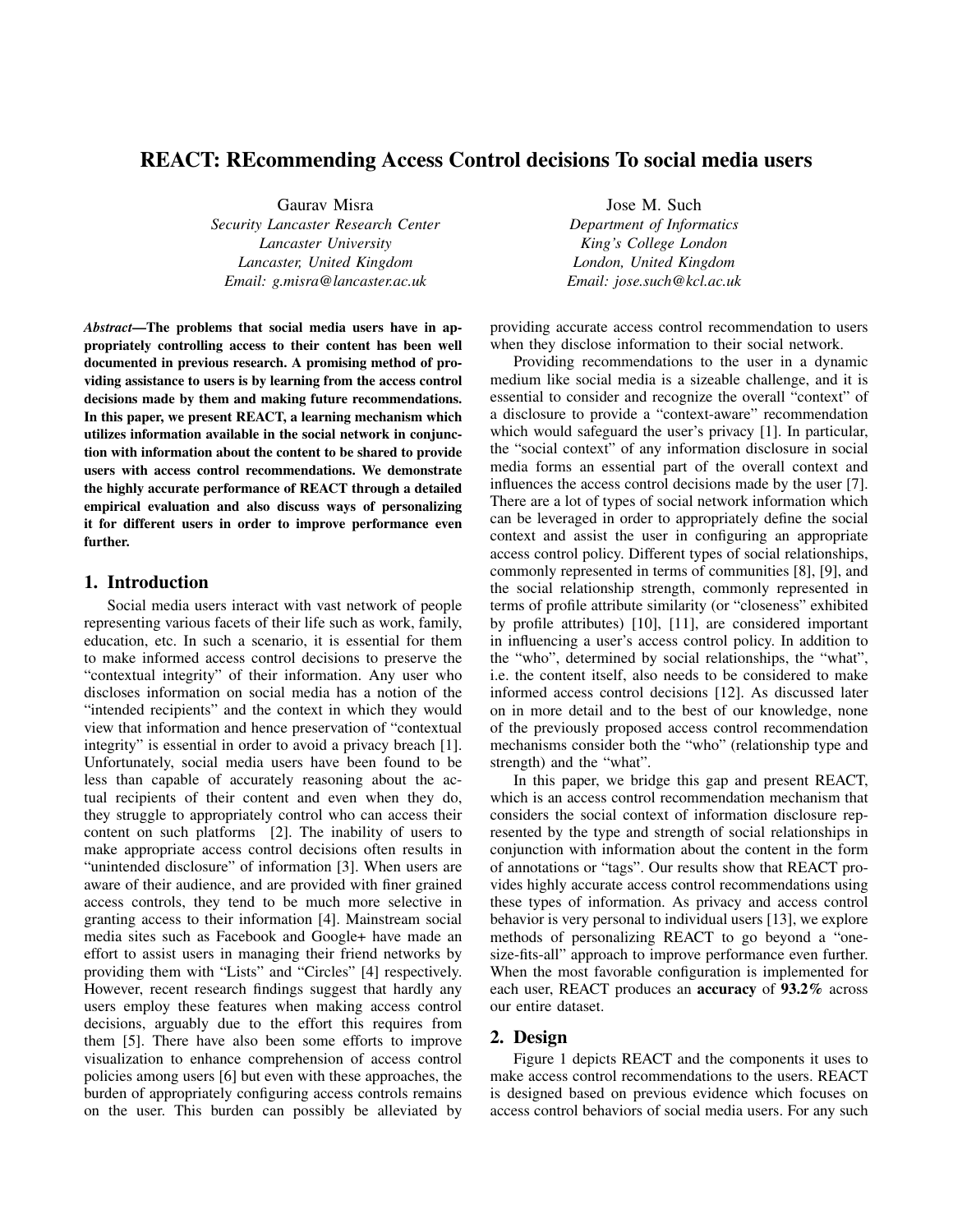

Figure 1: Figure showing the various components of REACT

recommendation mechanism to be usable, it is important to consider the social context of the information disclosure such that the "contextual integrity" of the information is preserved [7]. The social context can be derived from the interpersonal relationships, defined in terms of their "type" (friend, family, etc.) represented by partitions (or communities) [8], and the "strength" or closeness, represented by similarity of profile attributes [10], [11], all of which can be automatically retrieved and analyzed from the social network of the user. Additionally, the information about the content itself forms an integral part of the overall context of the disclosure. We describe the particular attributes of REACT which represent these types of information to represent the social context of disclosure in order to provide meaningful access control recommendations to the user.

### 2.1. Attributes Used

Relationship Type is represented by community membership in REACT. We considered network based community detection algorithms which require only the network connections of a user's friends in order to generate communities, which may or may not be overlapping as discussed later on. In our previous work, we empirically evaluated 8 well-known community finding algorithms and found that *Clique Percolation Method (CPM)* provides the best fit with respect to particular access control decisions made by social media users [14]. Even though CPM has a comparatively higher computational complexity as compared to other similar community detection algorithms, its impact on the timeliness of access control decisions would be minimal as it only needs to be executed to update communities when a new friend is added or removed from a user's network, but not every time a user would make an access control decision which happens much more often.

Relationship Strength can be calculated by fetching and analyzing the similarity of profile attributes and information in social networks [15], [16]. This has been also exploited as a basis to recommend access control decisions due to the known interplay between relationship strength and access control decisions [10]. However, there are four main problems associated with this approach: 1) many users leave profile attributes blank or set privacy controls so they cannot be retrieved; 2) there is a huge amount of potential attributes to be used and the associated time to fetch and analyze them; 3) some of the attributes could be seen as too privacy intrusive (e.g. entire conversations exchanged between users) to be used precisely to improve privacy and access control; 4) some of the attributes are dependent on the specific social media platform. Our previous research found that using only the size of network (*Total Friends*) and shared contacts (*Mutual Friends*) between individuals is sufficient in producing the same accuracy for access control recommendation as when using all attributes available while addressing the discussed problems [17]. In addition to these two attributes, REACT also uses the difference in network sizes of the user and each of their friends (*Friend Difference*) to represent relationship strength.

In addition to considering relationship defining attributes from the social network of a user, REACT also considers information about the Content being shared. This is essential in order to further define the context of any information disclosure, and previous research indeed showed that annotations of content by users employing "tags" can be used to create access control policies and that they are minimally disruptive for the user [18]. These tags can be about the topic of the content (e.g., Flickr has a list of potential topic categories for the photos users upload) or further information about the social context (e.g., friends being tagged in photos or mentions being made to them in text posts). The design of REACT is agnostic to the type of content being shared, and it considers all tags or information about the content available, whether manually provided by users or automatically inferred by tools such as [12].

#### 2.2. Blacklisted Friends

Social media users often have vast friend networks consisting of many friends — as we will see later on users in our study had an average of  $265$  friends (s.d = 121). However, it has been empirically found that social media users often intend to share their content with a limited subset of their entire friend network [4]. REACT leverages this intuition by maintaining a "blacklist" of friends for each user. The access control decision corresponding to these friends would be a default "deny". Note that the specific number of blacklisted friends depends on various factors for individual users such as their access control behavior and their network size. For example, some users may want to connect to and share with as many people as possible. For these users, the number of friends in the blacklist would be minimal. Alternatively, users may choose to interact with only a small subset of their friends and the blacklist for these users may contain a majority of their friends. Thus, the blacklist construction in REACT is a personalized and dynamic process in which a blacklist is learned based on previous access controls decisions.

#### 3. Evaluation

In order to evaluate the performance of REACT, we conducted a user study in order to obtain ground truth access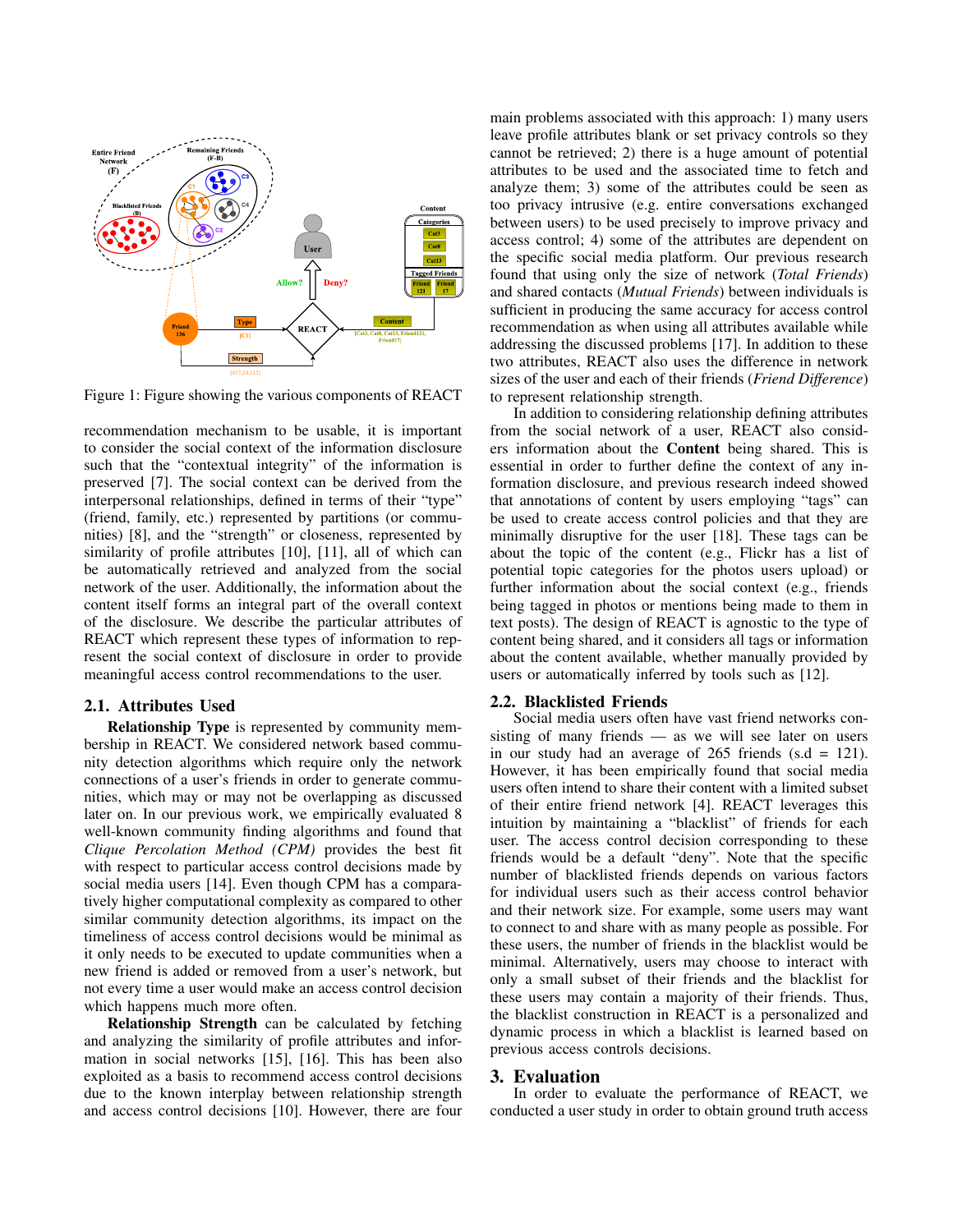control decisions to use for learning which is the standard way of evaluating automated access control mechanisms in the literature.

### 3.1. User Study

We created an application using Facebook Query Language (FQL) and the Facebook Graph API for participants to make access control decisions while disclosing 10 photos. Five of these photos were randomly downloaded from their Facebook profiles, and the participants were asked to select and bring 5 other photos which they had not yet uploaded on Facebook in order to avoid a scenario where a user makes access control decisions for all photos during the study for which they had already received comments and likes before, as that may have influenced their decisions. The participants were advised to bring photos which they considered to be personal (either included them or a family member) or considered sensitive so that they had a privacy implication. The participants logged into the application using their Facebook credentials and were then alerted about the data that would be accessed and asked for explicit permissions before moving on. Each participant was shown 10 photos sequentially on the screen, each on an individual page. They were asked to select categories for the photos from a predefined list of 15 popular Flickr categories, tag any friends in the photo, and make access control decisions for each photo. They were explicitly informed that any friend who was not selected would be denied access to the photo. Once the participants made the access control decisions and selected the categories for all 10 photos, their selections, friend lists and *Total Friends* and *Mutual Friends* profile attributes of all their friends were stored.

# 3.2. Participants

This research experiment was conducted at Lancaster University and participants were recruited primarily from among the staff and students. Additionally, we invited some participants who were external to the university through personal communication channels. All participants were compensated with *£*10 for their involvement.

We applied the typical pre- and post-experiment checks to maximize data quality. In particular, before the experiment, we screened participants and everyone who had a Facebook account and had uploaded at least 10 photos before the study was eligible to participate. After an initial registration phase, 31 participants were selected who took part. After completion of the user study, we checked all responses to make sure participants had correctly completed the experiment, finding 5 participants who did not (4 had randomly selected lists of alphabetically sorted friends, 1 had selected one single but different friend for each photo). The remaining 26 participants were considered for the analyses, including 15 males (57.7%) and 11 females (42.3%). The average age of the participants was 29 years  $(s.d =$ 6) and the average size of network was  $265$  friends (s.d = 121). In total, the ground truth dataset obtained during the experiment consisted of 68,840 access control decisions.

### 3.3. Implementing REACT

We used Weka to implement REACT for the evaluation. We used 10 fold cross validation on the manually labeled dataset obtained from the user study. In our evaluations, Naive Bayes classification algorithm, Support Vector Machines (SVM) and Random Forest were tried and we found that Random Forest produced the best results. Thus, we do not report results corresponding to Naive Bayes and SVM in this paper due to lack of space.

We used CPM membership to represent Relationship Type, implemented using the SNAP library, to create communities for each user from their friend network (which was downloaded during the user study as a list of "nodes" representing each friend and "edges" representing links between them). The CPM algorithm can produce overlapping communities depending on the value of "k" in the implementation [19], i.e., if the value of "k" is kept at 2, it produces non-overlapping communities, but a value greater than 2 produces increasing number of potential overlapping communities. Given that we use community detection to represent relationship type, it is essential to consider overlapping communities as individuals on social media may share more than one relationship type (for e.g: a user's "coworker" may also be a "family member"), so we changed the value of "k" to check whether creating overlapping communities has any effect on the performance of REACT. The CPM membership is represented as a binary vector of dimension  $n$  (where  $n$  is the number of communities CPM creates for a user given her social network), in which each element in the vector denotes whether a particular friend belongs to ("1") a particular community or not ("0"). For the example shown in Figure 1, the particular friend shown belongs to community "C1", so it would have a 1 for this community and a 0 for the rest of the communities CPM created from the friend network of the user.

The Relationship Strength was represented by *Total Friends, Mutual Friends*, which were both fetched directly from the users' and their friends' profiles, and *Friend Difference* which was calculated as a difference between the *Total Friends* attribute of the friend and the network size of the user. The friend in Figure 1 has has 417 total friends, 24 mutual friends with the user and a friend difference of 112.

For Content, we used the tags, provided by the users during the study, about photo categories and friends appearing in the photos. The photo categories selected by the users were coded as a binary vector which denotes whether the particular category was selected ("1") or not ("0") by the user. In Figure 1, the user has selected 3 photo categories, namely, "Cat3", "Cat8" and "Cat13". In addition to the mandatory selection of photo categories, users were also given the option of "tagging" their friends in photos. This "tag" was also a binary variable for each of the user's friends where "1" represents the case where a particular friend was tagged in a particular photo and a "0" represented case where the particular friend was not tagged by the user. For the photo in Figure 1, the user has tagged two friends: "Friend121" and "Friend17".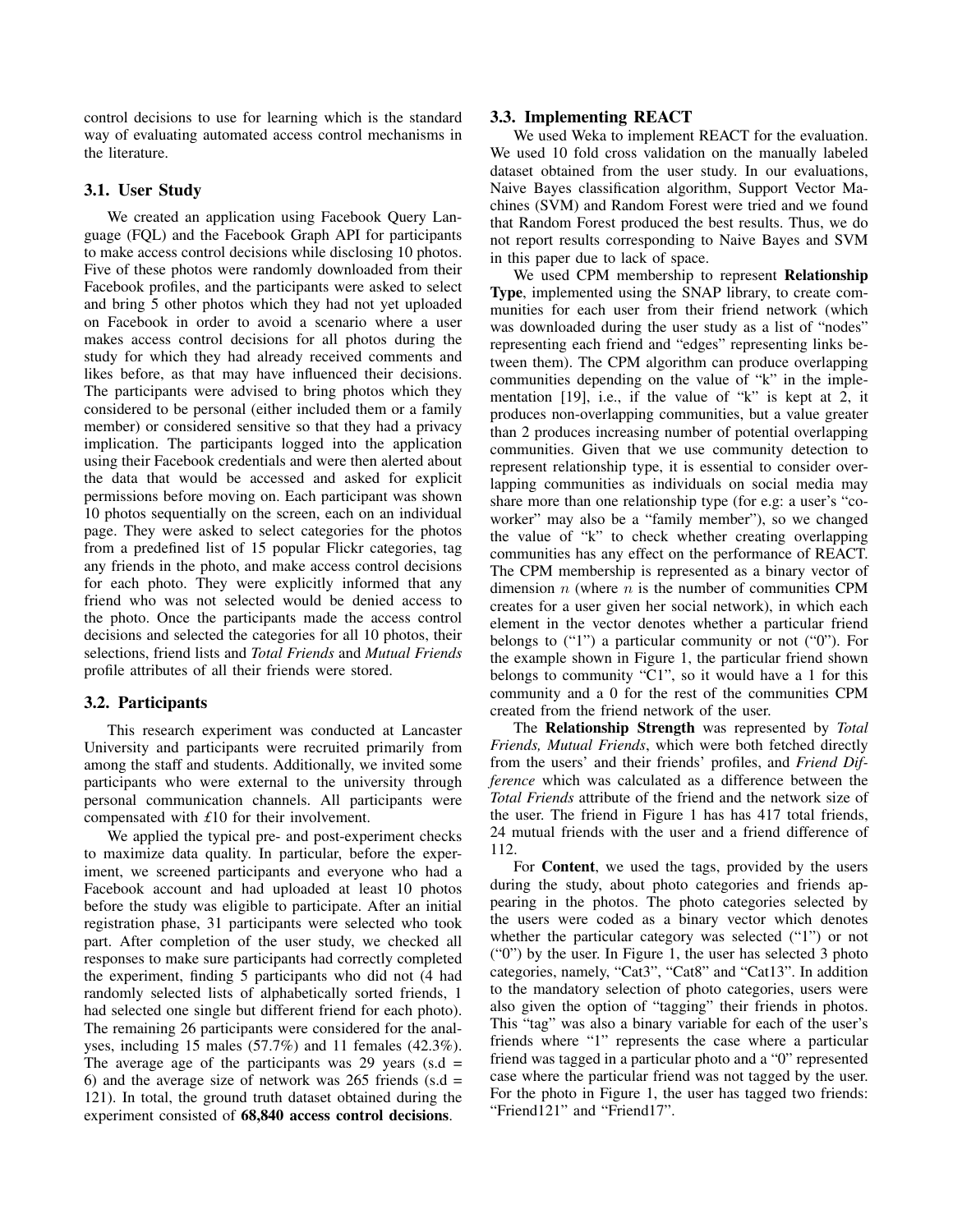TABLE 1: Confusion matrix for evaluating performance

|                       |       | <b>Recommendation</b> |      |  |
|-----------------------|-------|-----------------------|------|--|
|                       |       | <b>Allow</b>          | Deny |  |
| <b>Access Control</b> | Allow | ТP                    | FN   |  |
| <b>Decisions</b>      | Denv  | FP                    |      |  |

REACT also benefits from isolating the Blacklisted Friends and assigning a default "deny" decision to them. For our evaluation, blacklisted friends were identified by looking at the ground truth access control decisions made by users during the user study and all friends who were never granted access by the user in any of the 10 photos were added to the blacklist. In reality, it may require even less disclosure decisions to identify blacklisted friends for each user. Our data shows that the median percentage of blacklisted friends for a user identified after the first photo is 76.8% and reaches 93.1% after only the fourth photo. This suggests that the blacklist can be learned by REACT very quickly for all users with very few previous access control decisions made by the user.

#### 3.4. Metrics

We evaluate the performance of REACT using the ground truth access control decisions made by users during the user study. In order to compare the actual access control behavior with the recommendations made by REACT, we use several established evaluation metrics for machine learning classifiers [20] to give a broad picture of the performance of REACT. We measure *Specificity (i.e., true negative rate)* as a proportion of "deny" instances (from ground truth) that are correctly recommended as such. *Sensitivity (i.e., true positive rate or recall)* is the proportion of "allow" instances that are correctly recommended as "allow" by the REACT. *Precision* is the proportion of "allow" recommendations which were actually "allow" in the ground truth access control decisions. Finally, *Accuracy* measures the proportion of correct, both "allow" and "deny", recommendations [20].

Table 1 shows the confusion matrix for evaluating the performance of REACT. The described metrics are calculated using the following equations:

$$
Specificity = \frac{TN}{TN + FP}
$$
 (1)

$$
Sensitivity = \frac{TP}{TP + FN}
$$
 (2)

$$
Precision = \frac{TP}{TP + FP}
$$
 (3)

$$
Accuracy = \frac{TP + TN}{TP + TN + FP + FN}
$$
 (4)

where,  $TP = True$  Positives,  $FP = False$  Positives,  $TN =$ True Negatives,  $FN$  = False Negatives

### 4. Results

#### 4.1. Overall Results

Table 2 shows there is a rather important difference between specificity, sensitivity, and precision; with specificity being much higher than the other two for the mode without any balancing. One of the reasons for this may be that,

| Metric           | k-value | Specificity | <b>Sensitivity</b> | <b>Precision</b> | Accuracy |
|------------------|---------|-------------|--------------------|------------------|----------|
| No.              | $k=2$   | 97.8%       | 64.4%              | 74.5%            | 94.7%    |
|                  | $k=3$   | 97.8%       | 65.6%              | 75.3%            | 94.9%    |
| <b>Balancing</b> | $k=4$   | 97.8%       | 64.6%              | 74.6%            | 94.8%    |
|                  | $k=5$   | 97.8%       | 64.7%              | 74.4%            | 94.7%    |
| <b>Class</b>     | $k=2$   | 97.1%       | 70.1%              | 84.8%            | 92.1%    |
|                  | $k=3$   | $97.2\%$    | 72.7%              | 85.7%            | $92.6\%$ |
| <b>Balancer</b>  | $k=4$   | 97.2%       | 70.7%              | 85.2%            | 92.3%    |
|                  | $k=5$   | 97.2%       | 70.9%              | 85.2%            | 92.3%    |
| <b>Spread</b>    | $k=2$   | 97.8%       | 64.5%              | 74.7%            | 94.8%    |
|                  | $k=3$   | 97.8%       | 64.8%              | 74.3%            | 94.8%    |
| <b>Subsample</b> | $k=4$   | 97.7%       | 65.2%              | 74.2%            | 94.8%    |
|                  | $k=5$   | 97.8%       | 64.5%              | 74.4%            | 94.7%    |
| Cost             | $k=2$   | 95.0%       | 75.9%              | 60.2%            | 93.2%    |
|                  | $k=3$   | 95.1%       | 76.6%              | 61.0%            | 93.4%    |
| <b>Sensitive</b> | $k=4$   | 95.0%       | 76.6%              | 60.6%            | 93.3%    |
|                  | $k=5$   | 94.7%       | 77.5%              | 59.7%            | 93.2%    |

TABLE 2: Overall results produced by REACT for all metrics, for all k-values of CPM, and for all learning methods

TABLE 3: Number of users for whom each attribute subset provided best results

| <b>Attribute Subset</b>     | No. of Users |
|-----------------------------|--------------|
| <b>Principal Components</b> |              |
| <b>Information Gain</b>     |              |
| <b>All Attributes</b>       |              |

despite the use of a blacklisting approach by REACT, there is still a difference between the number of friends being recommended allow and deny, which is perfectly consistent with the expected access behavior exhibited by users when confronted with individual access control decisions [4]. In cases like this, the machine learning literature recommends the use of class balancing techniques [21] to produce more balanced results across the three metrics. In particular, and as shown in Table 2, in addition to the normal way of training a classifier (first 4 rows), we considered the three most used and well-known class-balancing techniques that are implemented in Weka: 1) *Class Balancer*, in which synthetic instances of the rarer class ("allow" in our case) are introduced; 2) *Spread Subsampling*, in which the instances from the most common class are randomly removed; and 3) *Cost Sensitive Learning*, which penalizes misclassifications of the rare class over the other.

Overall, we found that CPM with "k" value of 3 is the most suitable as it provides the best results for all cases and hence it can be said that considering overlapping CPM communities benefits REACT. Looking at all the 4 metrics, it is clear that *Class Balancer* provides the best overall tradeoff among the class balancing techniques. In the remainder of the paper, we only report results corresponding to Class Balancer and using  $k = 3$  for CPM unless specified otherwise. For this configuration of REACT, the metrics calculated using the entire dataset of 68840 access control decision are: Specificity =  $97.2\%$ , Sensitivity =  $72.7\%$ , Precision =  $85.7\%$  and Accuracy =  $92.6\%$ .

### 4.2. Personalizing REACT

So far in this paper, we have seen that REACT produces highly accurate access control recommendations according to our evaluations. It uses the attributes discussed earlier in this paper to provide a holistic representation of the social context and content of a disclosure. However, privacy and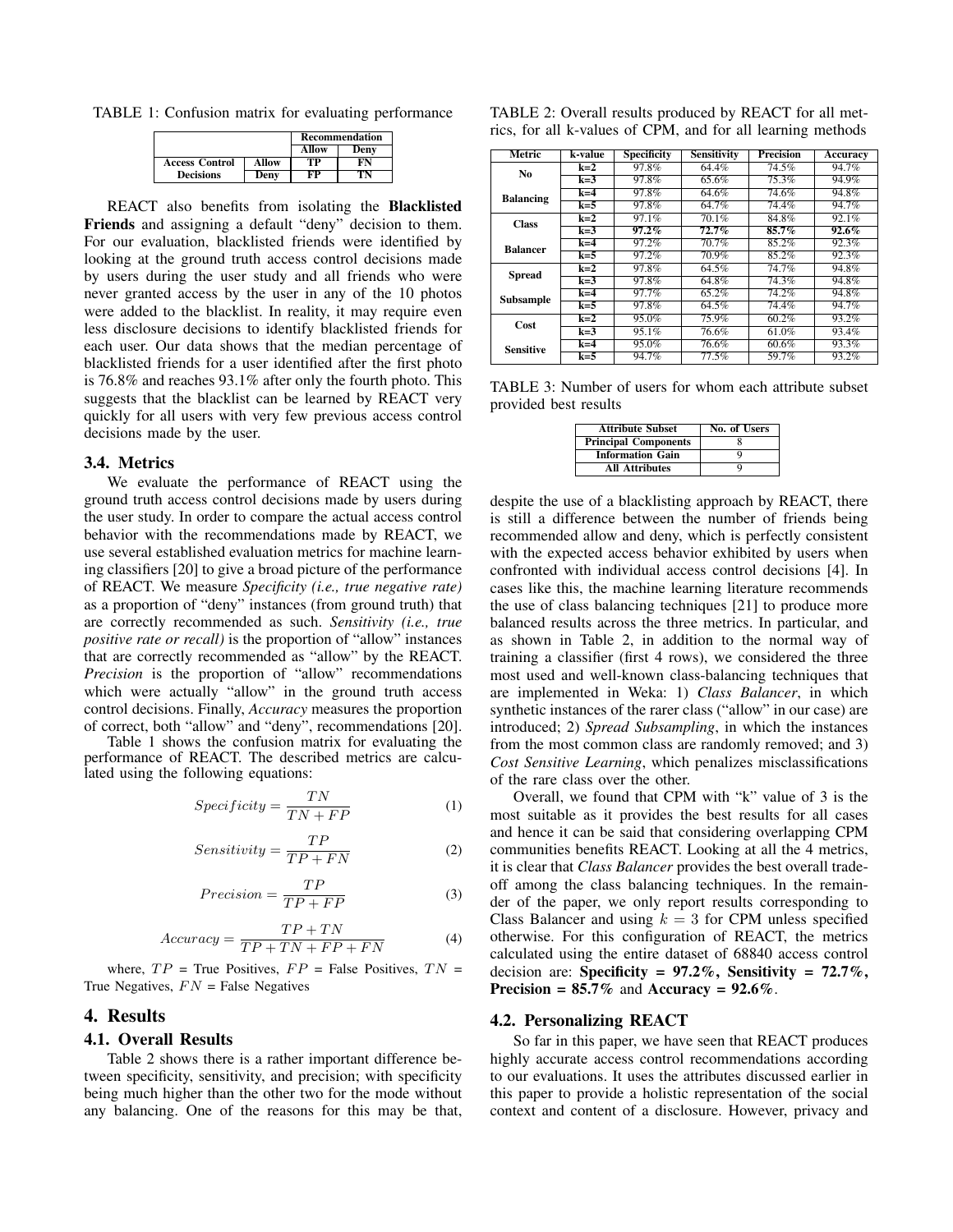TABLE 4: All metrics, calculated over entire dataset, when using best attributes for each user compared to all attributes

|                        | <b>Specificity</b> | <b>Sensitivity</b> | <b>Precision</b> | Accuracy |
|------------------------|--------------------|--------------------|------------------|----------|
| <b>All Attributes</b>  | $97.2\%$           | 72.7%              | $85.7\%$         | 92.6%    |
| <b>Best Attributes</b> | 96.8%              | $77.4\%$           | 84.5%            | $93.2\%$ |

TABLE 5: User characteristics to identify suitable subset of attributes to configure REACT

| <b>Attribute</b><br><b>Subset</b> |             | T.F   | B.R   | Audience          |       | <b>Communities</b> |             | Allow |
|-----------------------------------|-------------|-------|-------|-------------------|-------|--------------------|-------------|-------|
|                                   |             |       |       | $\overline{Avg*}$ | $SD*$ | <b>Total</b>       | <b>Used</b> | Ratio |
| PCA                               | Avg         | 214.8 | 72.1% | 13.5              | 15.2  | 6.1                | 5.2         | 6.1%  |
| (8)                               | $_{\rm SD}$ | 115.2 | 29%   | 18.3              | 19.4  | 4.3                | 4.5         | 6.3%  |
| I. Gain                           | Avg         | 322.4 | 61.1% | 33.4              | 38.1  | 9.8                | 8.7         | 14%   |
| $\boldsymbol{\left(9\right)}$     | SD          | 150.8 | 26.8% | 22.7              | 27.9  | 6.6                |             | 15.1% |
| All                               | Avg         | 251.6 | 51.1% | 42.9              | 43.1  | 9.6                | 8.9         | 17.6% |
| $\boldsymbol{\left(9\right)}$     | SD          | 69.1  | 27%   | 32.1              | 28.3  | 6.1                | 6.6         | 15.4% |

T.F - Total Friends

B.R - Blacklist Rate (ratio of friends who are blacklisted)

\*Average and Std. deviation calculated across 10 photos for an average user. Significant difference with Kruskal-Wallis Test ( $p < 0.05$ )

access control behavior is very personal to individual users [13], so there is the potential that a personalized approach would render even better performance than a"one-size-fitsall" solution. In order to personalize REACT, we tried two established attribute selection techniques to identify subsets of attributes that could be used to configure REACT for individual users:

- *Principal Components*: Principal Components Analysis (PCA) is an established method of attribute selection which was used to identify the appropriate attributes for each individual user.
- *Information Gain*: In this approach, we only included those attributes in the classifier which were contributing in terms of information gain.

We tried these attribute selection techniques for each individual user and compared the results with those produced by including all available attributes. We did not focus on accuracy alone and wanted to find the best trade-off between all metrics described earlier for each individual user when selecting the best mechanism to select a subset of attributes.

Table 3 shows that using PCA to select optimal set of attributes produces best results for 8 users while using information gain is best for 9 users and 9 users for whom using the entire set of attributes produces the best tradeoff. It is worth noting, however, that there were 17 users for whom all three types of attributes (type and strength of relationship as well as content) were represented in the particular attributes that contributed to the classifier (either PCA or Information Gain) and 9 other users for whom at least two types of attributes were represented which highlights the importance of considering all three types of attributes while designing REACT.

Table 4 shows the results of REACT calculated over the entire dataset of 68840 access control decisions made by all users when: 1) All attributes were used for each of the 26 users, and 2) Only the best subset of attributes was used for each individual user. It is evident from the table that using the best attribute subset provides a better overall trade-off as compared to using all attributes for all users as it provides a big improvement in terms of sensitivity at the expense of very little change for the other metrics.

We also looked at the individual user characteristics in order to try and recommend a particular attribute subset (PCA, Information Gain or All Attributes) for an individual user by looking at their characteristics. Looking at Table 5, we find that PCA can be used to select attributes for users who have smaller friend networks and who select from a smaller section of their network as shown by their higher blacklist rate (ratio of total friends who were blacklisted), lower allow ratio (percentage of total access control decisions which were "allow") and smaller number of communities used.

# 5. Related Work

REACT uses a conjunction of relationship type, relationship strength and information about the content to provide users with access control recommendations. As we list in Table 6, none of the previous works, to the best of our knowledge, have used a conjunction of all these three types of information to create a holistic solution.

There have been a number of works that proposed using community detection algorithms to facilitate the definition of access control policies [8], [9], [22], [23]. Although community detection could indeed help in learning the access control policies of individual users [23], it does not provide enough goodness of fit with actual access control decisions by users to be used as a single source of information [14].

Another method for access control recommendation has been to use profile attributes [10], [11], [16], [17], [24]. In particular, recommendations in this line of work are based on measures of similarity or closeness between users. Although the closeness and strength of relationships is known to influence access control decisions, it is not the only aspect considered by users when making access control decisions [4], [25].

Finally, previous research showed that tags can be used to create access control policies [18], some methods have been proposed to classify or categorize the nature of the content and leverage this classification to inform access control decisions [12], and the nature of the content was also used to detect cliques in a user's network which can then be used to enhance access control mechanisms [26]. However, the context of a disclosure cannot be completely defined only with the content, and most privacy theories like contextual integrity also recognize the crucial role of the individuals involved and their social relationships [1].

### 6. Conclusion and Future Work

In this paper, we presented REACT, an access control recommendation mechanism which leverages information representing interpersonal relationships between social media users in conjunction with information about the content. Considering these types of information together enables REACT to represent the overall social context of the information disclosure and make relevant access control recommendations to the users. Our empirical evaluation of REACT shows that it performs very well with respect to all the